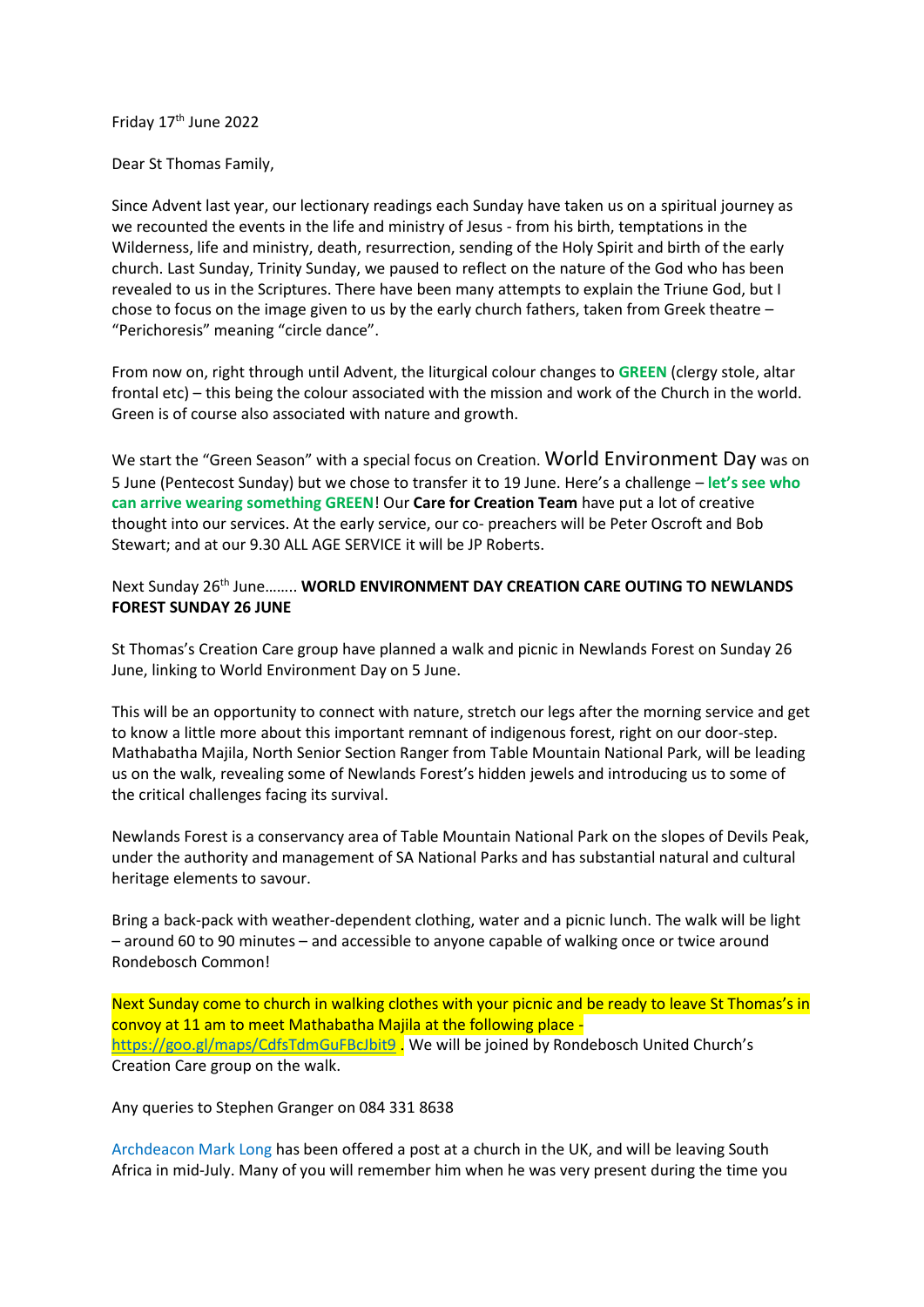had no rector. We congratulate him on his appointment. We as a parish will be contributing to an Archdeaconry farewell gift for him.

**Resource Centre**: Our second beautiful bookshelf has now been installed in the Koinonia Room. There is now plenty of room for you to bring good Christian books that you have enjoyed and are willing to donate. If you want to borrow a book (or DVD), please fill in your details in the book provided. We work on an honesty system!

There will be tea after the 9h30 service this Sunday. From next Sunday we will be taking a short winter break and teas will resume on  $17<sup>th</sup>$  July. A BIG THANK YOU to all our tea ladies for serving us in this way!

The next edition of FAITH FOR DAILY LIVING is available in the porch or from the parish office.

## **Calling all artists…..Get your creative juices flowing!**

## **PARISH CHURCH OF ST. THOMAS EXHIBITION 2022 THEME: CELEBRATING OUR CREATIVITY**

We plan to stage an exhibition in the Parish Hall to coincide with the Entrepreneurs' market on Saturday morning, **30th July 2022**, intended as an opportunity for anyone within the parish to exhibit creative work they are involved in making. That includes crafts of all kinds, painting, drawing, sculpture, the culinary arts, flower-arranging, etc., etc. The exhibition is scheduled to open on the Saturday morning, then also to be on display for parishioners to view after the Eucharist service on **Sunday 31st July**, which is our Patronal Festival.

This exhibition is intended as a way of giving visible expression to our identity as Anglicans; as a Eucharistic people, presenting the fruits of our creativity to our community, bringing it before God as an offering for the Creator to bless. The exhibition can be seen as our thanksgiving to God for the gift of creativity. Works will be on sale, with a percentage of the sales to go to a St Thomas project.

I need to know as soon as possible who would like to participate in this event, so please do not delay in responding! Those who are keen to exhibit and/or willing to help with the organisation of the exhibition should contact me at[: robertpeteroateshyslop@gmail.com](mailto:robertpeteroateshyslop@gmail.com) or mobile phone: 064-690- 9059 Peter Hyslop.

**WRAPPED IN WARMTH MONTH**: June is the month we ask you to go through your cupboards and bring any warm jerseys or jackets that you didn't wear last winter and bring them along to this church collection to be distributed to those in need. There will be collection baskets in the porch entrance each Sunday. Blankets are also gladly received.

**Mondays are still Sandwich days!** Bring your loaves of sandwiches before 10 am to the parish office to be collected and distributed by LADLES FOR LOVE. From the Youth Desk:

**From the Youth Desk:**

### **INSPIRE Kids**

**Good morning Families!**